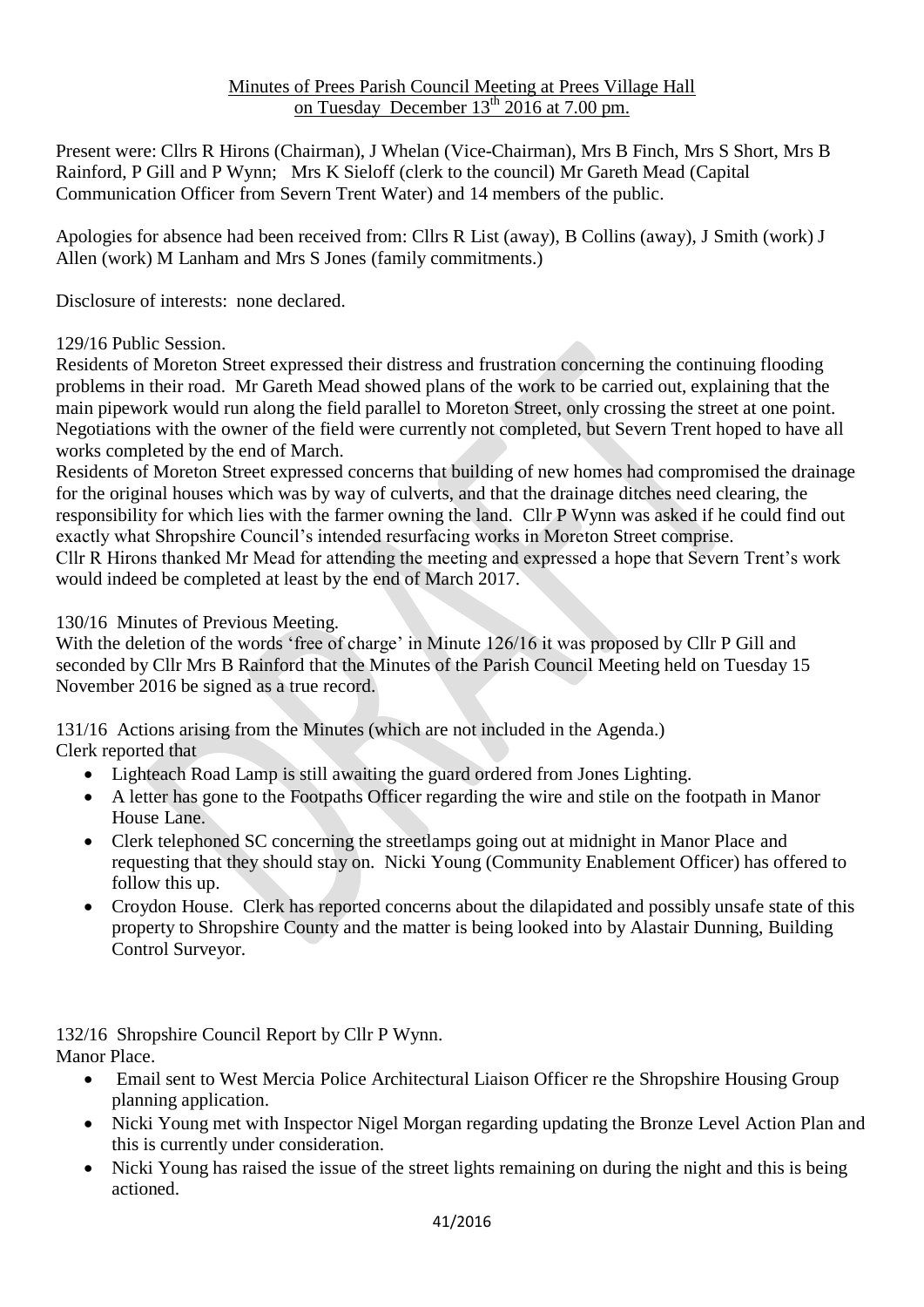# A41 – Highways

• Paul Wynn and Nicki Young met with Highways North to discuss the issues raised by a resident in Higher Heath. SC confirm that monthly safety inspections are carried out and repairs have been carried out on worst affected parts. The whole area is on the resurfacing plan, but a date is not known. Nicki Young will write to Inspector Nigel Morgan to request speed cameras on A41.

# Sandford

- Permanent repairs to road have lasted.
- Shropshire Council are updating the Road Safety Policy (contact: Victoria Merrill.)

Manor House Lane

• Public footpath: does this need to be adopted as a Public Right of Way? Contact Rights of Way officer if so.

Moreton Street – flooding.

 Shropshire Council states this is a matter between private residents and Severn Trent. Contact details for Severn Trent passed to Karen Sieloff, clerk.

# 133/16 Community Policing

• PCSO Chris Hirons' report.

Since the last report there have been 16 recorded crimes: three assaults; two thefts; one harassment; eight domestic incidents and one criminal damage. There have been no reported burglaries in Higher Heath and data suggests that they have not been displaced to Prees.

Mobile Police Station tour. 8.1.17: Higher Heath village hall 11-12 pm and Press Medical Centre car park 1-2 pm. 10.1.17: Tilstock Village Hall car park 12-1 pm. Property marking advice and equipment will be offered. Details of another tour on  $3/4/5$  February will be available soon. PCSO Hirons is also keen to attend more local events, and asks to be made aware of dates.

 Speeding complaints: clerk to draft an item for the Venture/noticeboards to encourage residents to report speeding incidents to the Parish Council, so that it has specific evidence to cite in its appeals to the Highways department of Shropshire Council.

# 134/16 Planning

16/04546/FUL: Erection of dairy/milking parlour building and grain bin. Millenheath,Sandford,SY13 2HX. 16/05551/FUL: Erection of covered collecting yard in association with new milking parlour. Millenheath, Sandford, SY13 2HX. Cllr R Hirons proposed and Cllr Mrs B Finch seconded that the Council's support for these two applications should be registered. All were in favour.

The Parish Council noted that a pre-planning consultation had been received from Clarke Telecom, agent to Cornerstones Telecommunications Ltd and Vodafone Ltd, concerning the proposed erection of a mobilephone base station in Mill Street, Prees. It was agreed to await the full planning application expected in due course.

Planning Decisions received:

- 16/04609/FUL : Erection of rear conservatory. Whitehaven, Heathwood Rd, Higher Heath. Permission granted 16.11.16.
- 16/00909/VAR: Variation of condition 2 (approved plans) attached to planning permission NS/07/00834/FUL. Brades Farm, Brades Road, Prees. Permission granted 24.11.16.
- 16/00910/LBC : Amendment to previously approved listed building consent NS/07/00835/LBC to allow for changes to the elevational treatment for Plots 1, 2 and 3, and internal layout for Plot 1. Permission granted 24.11.16.
- 16/04906/FUL : Erection of single-storey rear extension. Melwood, 4 Gorse Meadow, Higher Heath. Permission granted 24.11.16.